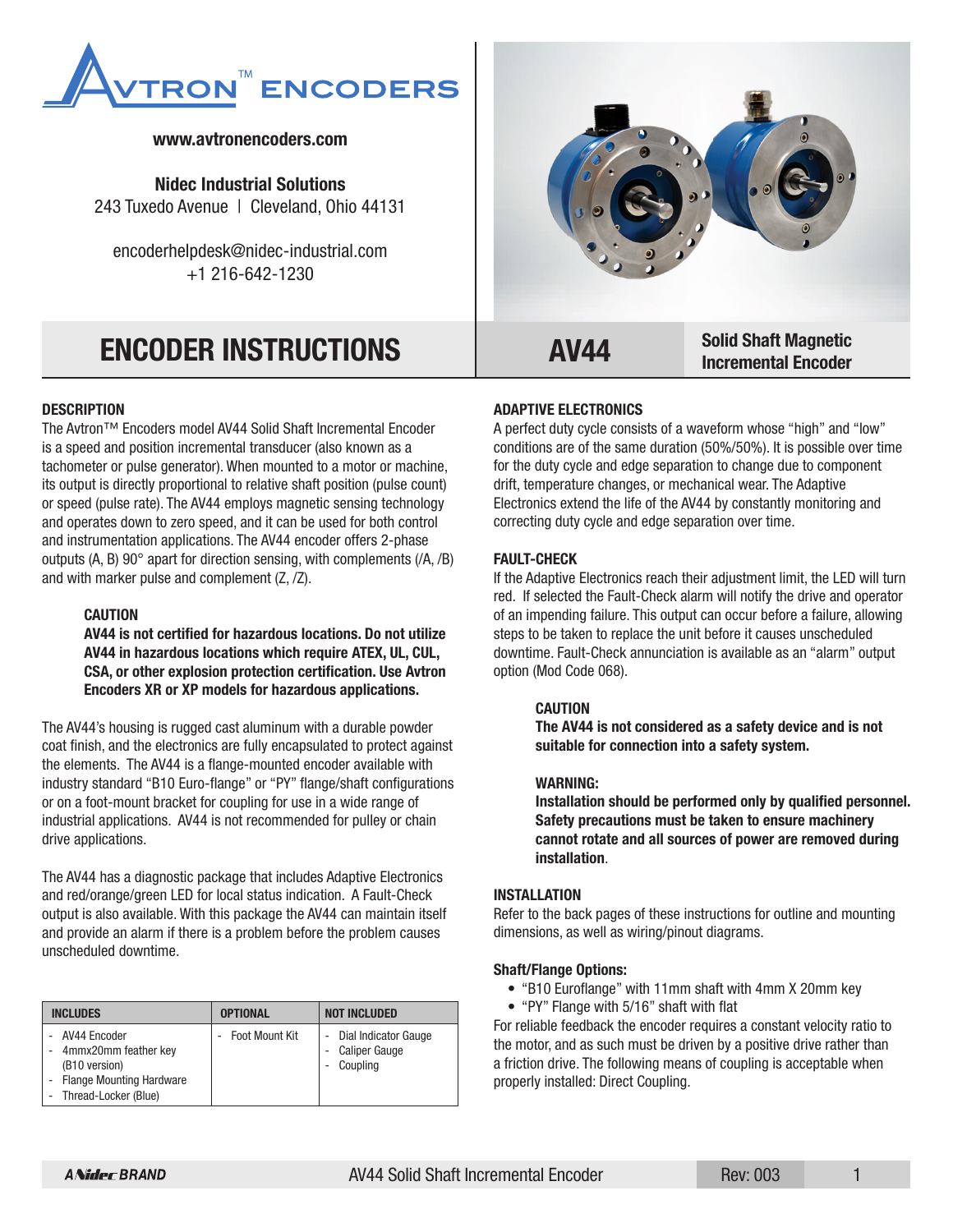With a direct drive, use a flexible disc coupling and align the shafts as accurately as possible. For motors with a pre-aligned flange, it is also acceptable to use a "spider" or "jaw" coupling type. If a rubber slinger disc is used, position it on the shaft so it will rotate freely.

#### **CAUTION**

**Do not force or drive the coupling onto the shaft, or damage to the bearings may result. The coupling should slide easily on the shaft. Remove nicks and burrs if necessary. Consider driving shaft endplay & axial movement when positioning coupling.**

## **NOTE**

**Care must be taken to eliminate the potential for coupling failures due to motor/encoder shaft misalignment. In addition to coupling failures, misalignment can cause excessive axial pressure &/or vibration which can result in bearing damage. A typical installation should have max 0.001" [0.025mm] motor shaft/stub shaft Total Indicated Runout (TIR). Alignment of motor and encoder shaft should be ensured by precise fitment between mounting flange and motor face, and between mounting flange and encoder flange.**

## **NOTE**

**Follow coupling manufacturer's instructions for Max RPM, Misalignment Tolerance, Installation Instructions, and other pertinent guidance.**

## **ENCODER MOUNTING INSTRUCTIONS**

#### **(When used with"flowerpot"/"coupling guard" type mounting flange)**

- 1) Disconnect power from equipment and encoder cable.
- 2) Use dial indicator gauge to verify the motor shaft Total Indicated Runout (TIR) 0.001" [0.025mm]
- 3) Place coupling on motor shaft, inserting to depth and affixing per manufacturer's instructions.
- 4) Attach/Affix coupling to motor shaft using set screws per manufacturer's instructions.
- 5) Slide encoder shaft into other side of coupling. DO NOT FORCE.
- 6) **B10 flange with 11mm shaft with keyway:** Align and affix per coupling manufacturer instructions.
- 6.a) **PY flange with 10mm shaft with flat**: If coupling utilizes set screw, ensure coupling set screw aligns with the flat on the shaft. Affix per coupling manufacturer instructions.
- 7) Ensure C-Face on mounting flange matches and aligns with encoder C-Face precisely.
- 8) Apply thread locker to socket head cap screws (supplied).
- 9) Align bolt holes of encoder flange and the mounting flange ("flowerpot"), thread in socket head cap screws. Torque to 5 ft-lb [7 N-m].
- 10) Tighten fasteners on encoder side of coupling per manufacturer's instructions.

# **NOTE**

**Both PY and B10 versions can be adapted for foot-mount mounting. Contact factory for options.**

#### **WIRING INSTRUCTIONS**

# **CAUTION Disconnect power before wiring the encoder**

- 12.a) For units with factory-installed connector(s) (such as M23/12-pin & M12-8 10 Pin MS) connect cable as shown in wiring diagram.
- 12.b) For units with factory-installed cable, terminate as required per local installation.
- 12.c) For unwired units remove encoder cover, and:
- 12.c-i) Strip cable and wires per illustration.
- 12.c-ii) Fold cable shield back over the claw.
- 12.c-iii) Remove the sealing nut, claw, and seal from the cable gland and pass cable through the nut, claw and seal in the order in which they were assembled on the encoder housing.
- 12.c-iv) Slide seal inside claw and pass wires through cable gland.
- 12.c-v) Connect wires according to pinout diagram on encoder label.
- 12.c-vi) Re-tighten sealing nut onto cable gland.
- 12.c-vii) Replace rear cover onto the encoder.

## **NOTE**

**The internal Terminal Strip is a Push-In type with 45° wire entry. Wires can be removed from the Terminal Strip by depressing the tab at each connection.**

## **CAUTION**

**Trim wires to minimize excess length, as space inside the encoder is limited.**

13) Apply power to the encoder.

The AV44 encoder can be wired for single phase or two-phase operation, either with or without complements, with or without markers. See connector options and wiring diagrams.

# **CAUTION**

**When wiring for differential applications (A, /A, B, /B, Z, /Z), A and /A should be wired using one twisted, shielded pair; B and /B should be in a second pair, etc. Failure to use complementary pairs (say, using A and B in a twisted pair) will reduce noise immunity significantly.**

For encoder output that correctly reflects the direction of rotation, proper phasing of the two output channels is important. Phase A channel leads phase B channel for clockwise shaft rotation as viewed from the load side of motor for standard phasing options. Follow instructions under corrective installation as needed to reverse the direction of output or purchase AV44 with reverse phasing (Connector options "B", "3").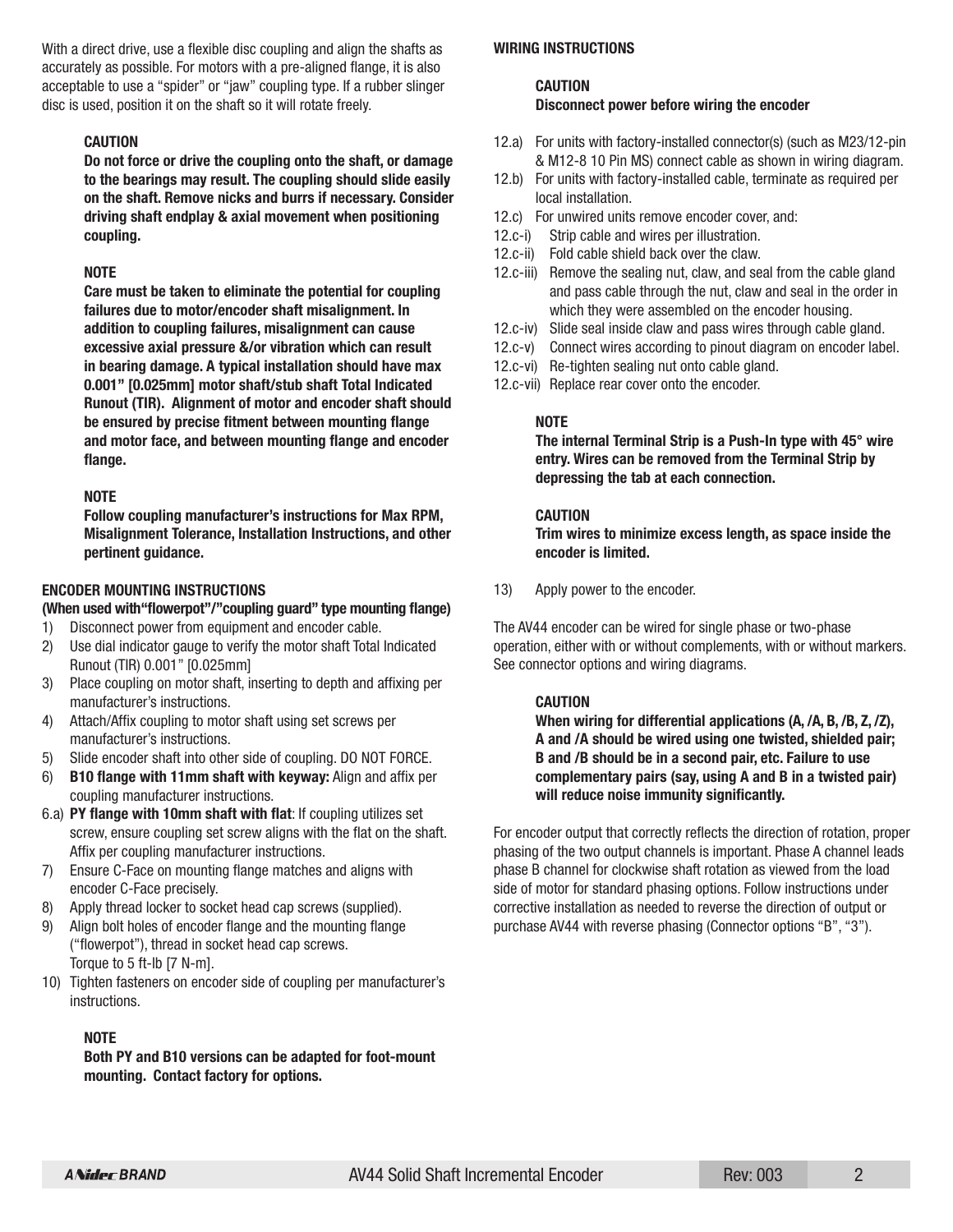### **CORRECTIVE ACTION FOR PHASE REVERSAL**

If Encoder Direction is wrong:

- 1) Remove power.
- 2) Exchange wires on cable, either at encoder cable end, or at speed controller end (but not both):
	- a.) Single Ended 2 Phase Wiring (see wiring diagram below) Exchange A and B at the user end of the wires. (/A & /B are not used)
	- b.) Differential 2 Phase Wiring (see wiring diagram below) Exchange either A with /A in the phase A pair OR B with /B in the phase B pair but NOT both.
- 3) Apply power.
- 4) Verify encoder feedback is correct, using hand rotation of shaft, or jog mode of the speed controller.

Interconnecting cables specified in the wire selection chart are based on typical applications. Refer to the "Wiring Diagrams" below for suggested cable types. General electrical requirements are: stranded copper, 22 thru 16 gauge each twisted wire pair individually shielded with braid or foil drain wire, 0.05 uF maximum total mutual or direct capacitance with outer sheath insulator.

Our B37178 cable offers excellent noise performance, minimized power supply loss and ultra-low capacitance for minimized signal loading. See technical details on Spares & Accessories page.

Note: Maximum cable length (and line driver selection) is limited by several factors: line driver protection, maximum RPM, PPR, output voltage and cable capacitance. Line driver option "2" permits the longest cable lengths (up to 300m at 45KHz). All AV44 line drivers have full protection against external faults. These factors may dictate maximum potential cable length.

#### **FAULT-CHECK**

After power-up and the rotor position is checked by the sensor, the Fault Check LED will turn GREEN.

If the adaptive electronics reach their adjustment limit for any reason, the Fault-Check alarm and LED will notify the drive and operator of an impending failure. The LED will turn RED if the Adaptive Electronics reach their adjustment limit. This output occurs before an actual failure, allowing steps to be taken to replace the unit before it causes unscheduled downtime.

#### **If the alarm output and/or LED indicate a fault (RED):**

If the alarm output and/or LED indicate a fault (RED) on a properly mounted AV44, the encoder may be faulty and should be replaced.

An oscilloscope can also be used to verify proper output of the AV44 at the encoder connector itself and at the drive/controller cabinet. If the outputs show large variations in the signals at steady speed (jitter or "accordion effect") this may be a sign of excess external magnetic interference &/or the motor or shaft may be highly magnetized. Replace any nearby magnetized material with non-magnetic material (aluminum, stainless steel) (especially shafts). If the source of magnetic interference cannot be eliminated, another encoder model may be required that offers super-magnetic shielding such as Avtron Encoders HS45 (hollow shaft) or AV45 (solid shaft).

#### **If the LED is ORANGE (or blinking ORANGE):**

This indicates that the outputs have shut off due to thermal overload. The most likely cause is shorted outputs or undervoltage to the encoder. Stop the system. Remove all output wires/connections

(A, /A, /B, B, Z, /Z). The LED should turn GREEN. If the LED does not turn GREEN, the encoder is not receiving enough voltage at  $+V$  to properly operate. Correct the input voltage problem. If the LED turns GREEN once all outputs are disconnected, reconnect each output, one at a time, monitoring for ORANGE LED. For partial/resistive short circuits, the LED may take a few minutes to turn ORANGE. Once the shorted output(s) are located, correct the shorting condition, and the encoder LED should remain GREEN.

If equipped with the remote alarm option (Mod code 068), the /ALM output will be asserted Low (~OV) whenever the LED is either RED or ORANGE.

## **If the LED is OFF**,

but power is being applied to the encoder, check the output voltage level at A,/A,B,/B. If all outputs are Low  $({\sim}0V)$ , the connections to  $+V$  and COM are reversed. Swap connections between +V and COM; the LED should turn GREEN.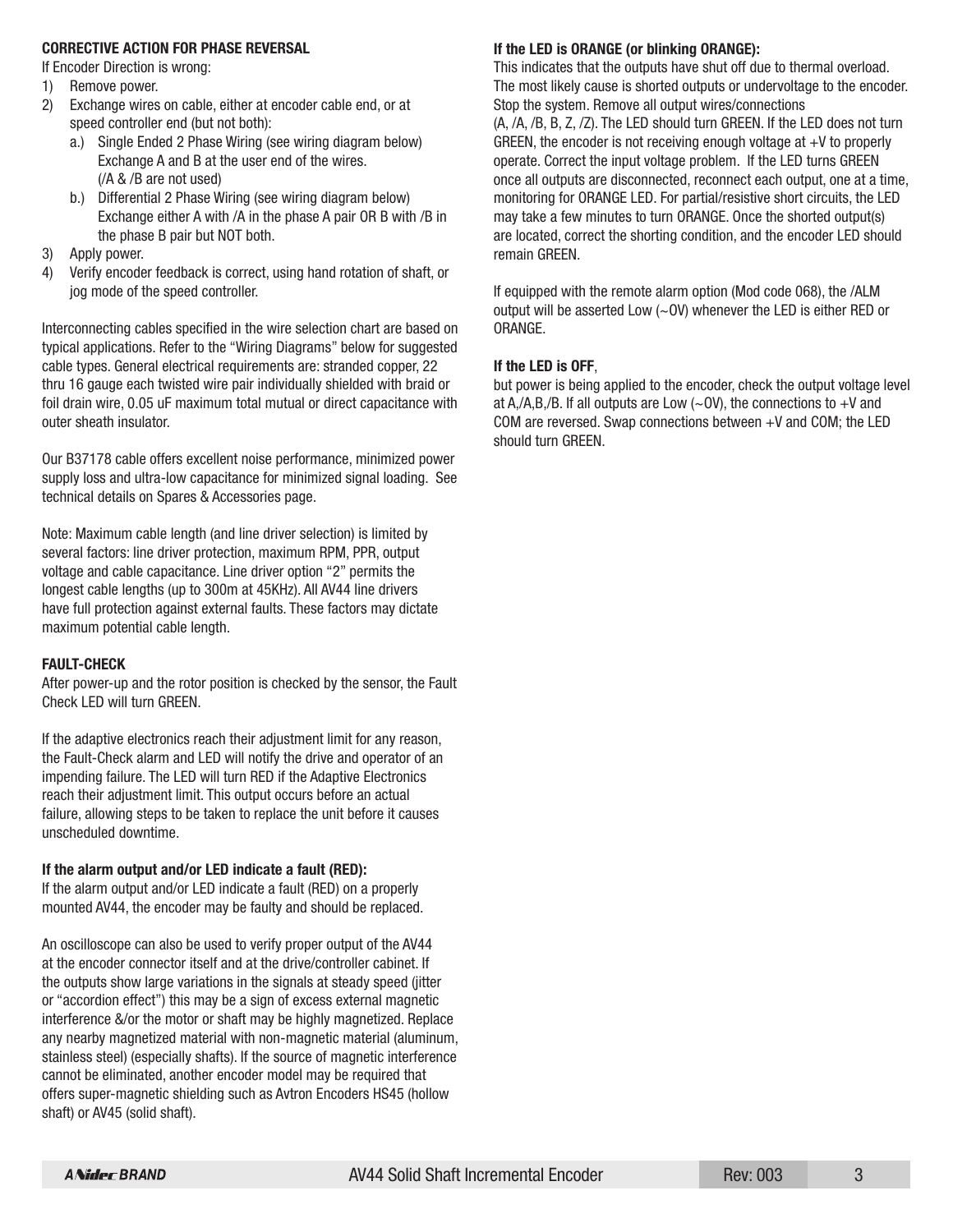| <b>WIRING DIAGRAM / PINOUT</b> |                       |                                  |                                 |                           |                           |                                |                   |
|--------------------------------|-----------------------|----------------------------------|---------------------------------|---------------------------|---------------------------|--------------------------------|-------------------|
| Connector                      | Option "W"<br>(Cable) | Option "A", "B"<br>$(10-Pin MS)$ | Option "2", "3"<br>(M23 12-Pin) | Option "T"<br>(M12 8-Pin) | Option "U"<br>(M12 8-Pin) | Option "Y"<br>(Terminal Strip) | <b>Ref Signal</b> |
|                                | Green                 | A                                | 5                               | 3                         |                           | 8                              | $\mathsf A$       |
|                                | Yellow                | $\sf H$                          | 6                               | 4                         | 3                         | $\overline{7}$                 | /A                |
| <b>Encoder Wiring</b>          | Blue                  | $\sf B$                          | 8                               | 5                         | 4                         | $\,6\,$                        | $\sf B$           |
|                                | Gray                  |                                  | 1                               | $\,6$                     | 5                         | 5                              | /B                |
|                                | Orange                | $\mathsf C$                      | 3                               | $\overline{7}$            | 6                         | 3                              | Z                 |
|                                | White                 | J                                | 4                               | 8                         | 8                         | $\overline{4}$                 | $\sqrt{2}$        |
|                                | Violet                | N/C                              | 11                              | N/C                       | N/C                       | 9                              | /ALM"             |
|                                | Red                   | D                                | 12                              | $\overline{2}$            | $\overline{2}$            | 1                              | $+V$ in           |
|                                | <b>Black</b>          | F                                | 10                              |                           | 7                         | $\overline{2}$                 | GND               |

\* Remote alarm output for mod 068 code only

All Connector Options except "B" and "3" have Standard Phasing, A Leads B for CW rotation, viewed from load side of motor.

Note for Connector Options B and 3 with Reverse Phasing, the Phasing is inverted via Configuration; the Wiring and Pinout is the same as for Standard Phasing (Connector option A or 2 respectively). For Connector Option with Reverse Phasing, B Leads A for CW rotation, viewed from load side of motor.

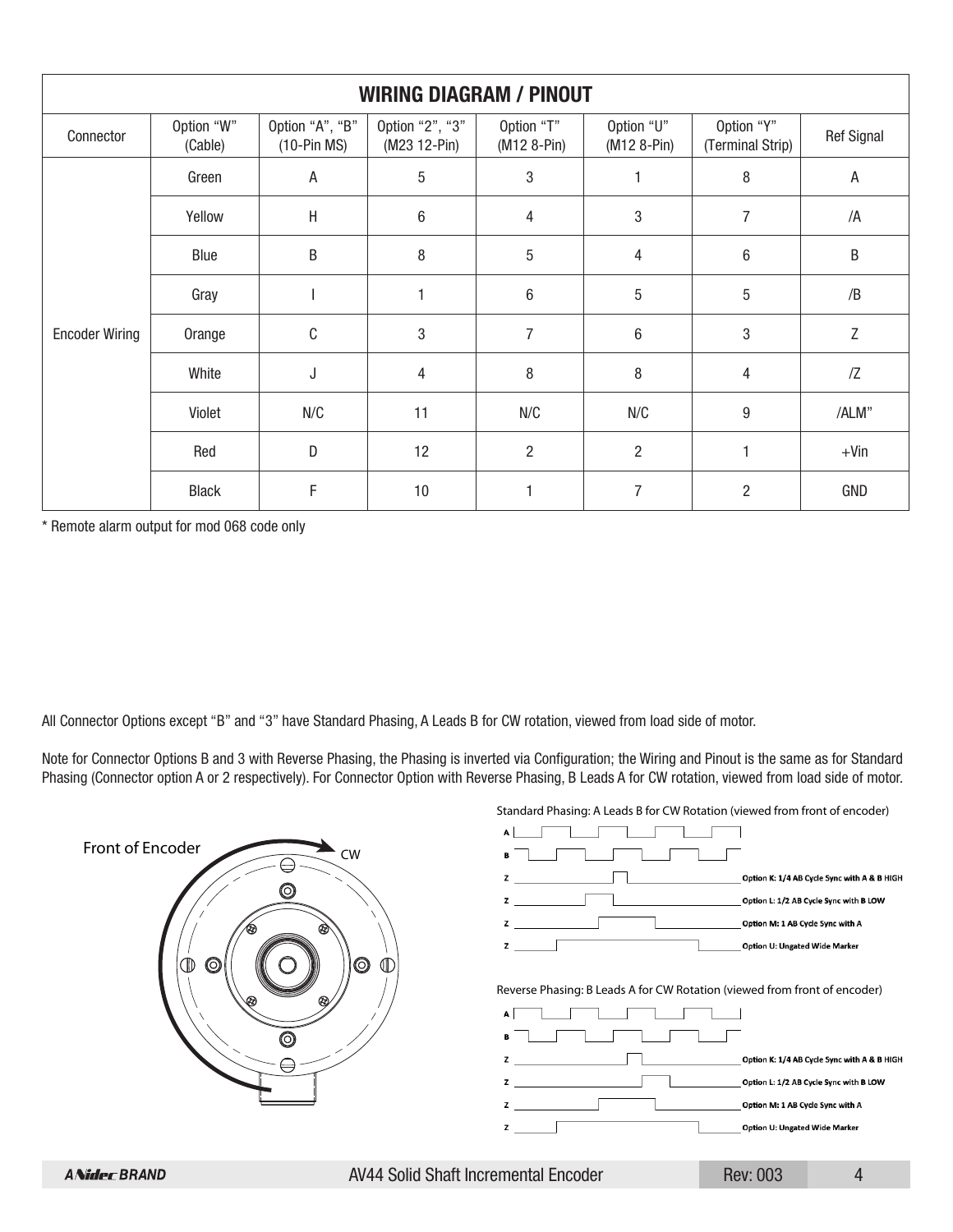| <b>AV44 PART NUMBERS AND AVAILABLE OPTIONS</b> |                                                                                         |                                                                                                          |                                                                                                                                                                                                                                                                                                                                                                                                               |                                                                                                                                                                         |                                                                                          |                                                                                                                                                                                         |                |                                                                                                                                                                                                                                                                                   |
|------------------------------------------------|-----------------------------------------------------------------------------------------|----------------------------------------------------------------------------------------------------------|---------------------------------------------------------------------------------------------------------------------------------------------------------------------------------------------------------------------------------------------------------------------------------------------------------------------------------------------------------------------------------------------------------------|-------------------------------------------------------------------------------------------------------------------------------------------------------------------------|------------------------------------------------------------------------------------------|-----------------------------------------------------------------------------------------------------------------------------------------------------------------------------------------|----------------|-----------------------------------------------------------------------------------------------------------------------------------------------------------------------------------------------------------------------------------------------------------------------------------|
| $A$ $V$ $4$ $4$                                |                                                                                         |                                                                                                          |                                                                                                                                                                                                                                                                                                                                                                                                               |                                                                                                                                                                         |                                                                                          |                                                                                                                                                                                         | x  x           |                                                                                                                                                                                                                                                                                   |
| <b>AV44</b>                                    | <b>Shaft</b>                                                                            | <b>Flange</b>                                                                                            | <b>Connector</b>                                                                                                                                                                                                                                                                                                                                                                                              | <b>Marker Gating</b>                                                                                                                                                    | Line<br><b>Driver</b>                                                                    | PPR*<br>(Single)                                                                                                                                                                        | PPR*<br>(Dual) | <b>Mods</b>                                                                                                                                                                                                                                                                       |
|                                                | $A - 11$ mm w/key;<br>Ceramic<br>Bearings<br>$E - 5/16"$ w/flat;<br>Ceramic<br>Bearings | $B - B10$<br>Euroflange<br>(w/shaft "1"<br>or " $A$ ")<br>$P - PY Flange$<br>(w/shaft "5"<br>or " $E$ ") | $A - 10$ -pin MS,<br>w/o Plug;<br>Standard<br>Phasing<br>$B - 10$ -pin MS,<br>w/o Plug;<br>Reverse<br>Phasing<br>$2 - M23/12$<br>pin (CW<br>$pin$ #s)<br>Standard<br>Phasing<br>$3 - M23/12$<br>pin (CW<br>pin #s<br>Reverse<br>Phasing<br>$T - M12-8$ pin<br><b>Turck Pinout</b><br>$U - M12-8$ pin<br>U.S. Pinout<br>$W - M20$ Cord<br>Grip w/ 0.5M<br>$(20")$ Cable<br>$Y - M20$ Cord<br>Grip w/o<br>Cable | $K - \frac{1}{4}$ AB Cycle,<br>Sync w/A&B<br>High<br>$L - \frac{1}{2}$ AB Cycle,<br>Sync w/B Low<br>$M - 1$ AB Cycle,<br>Sync w/A<br>$U -$ Raw Wide<br>Marker (Ungated) | $1 - 6 - 30V$ in/out<br>(Hx-Hi Power)<br>$2 - 6 - 30V$ in / 5V<br>out<br>$3 - 5V$ in/out | $AN - 256$<br>$AR - 512$<br>$AY - 1024$<br>$A3 - 2000$<br>2048<br>$A4 -$<br>$AT - 3072$<br>$AD - 4096$<br>$A2 - 8192$<br>$K1 - 10000$<br>*Contact Factory for<br><b>Additional PPRs</b> | $XX - None$    | <b>000 - No Special</b><br>Mods<br>$9XX -$ Custom<br>Cable<br>Length^<br>$068 -$ Remote<br>Alarm Output<br>070 - Expanded<br><b>Temp Range</b><br>$(-40 - +100C)$<br>$077 - 4500 - 6000$<br><b>RPM</b><br>^ Custom Cable Length in<br>meters; whole meter increments<br>up to 99m |

| <b>LINE DRIVER TABLE</b>                                                    |                        |              |                                                                            |              |          |  |  |
|-----------------------------------------------------------------------------|------------------------|--------------|----------------------------------------------------------------------------|--------------|----------|--|--|
|                                                                             |                        |              | LINE DRIVER OPTIONS                                                        |              |          |  |  |
| <b>Electrical Specifications</b>                                            |                        |              | $\overline{2}$                                                             | 3            | Units    |  |  |
| Input Voltage                                                               |                        | $6 - 30$     | $6 - 30$                                                                   | 5            | VDC      |  |  |
| Nom Output Voltage                                                          |                        | $6 - 30$     | 5                                                                          | 5            | VDC      |  |  |
| Line Driver                                                                 |                        | Hx           | Hx                                                                         | Hx           |          |  |  |
| <b>Output Resistance</b>                                                    |                        | 75           | 75                                                                         | 75           | ohms     |  |  |
| Maximum Peak Current                                                        |                        | 800          | 800                                                                        | 800          | mA       |  |  |
| Maximum Average Current                                                     |                        | 200          | 200                                                                        | 200          | mA       |  |  |
| Voh Typ                                                                     |                        | $V$ in-1 $V$ | Vin-5V                                                                     | $V$ in-1 $V$ | VDC      |  |  |
| Vol Typ                                                                     |                        | 0.4V         | 0.4V                                                                       | 0.4V         | VDC      |  |  |
| <b>Cable Drive Capacity</b>                                                 |                        | 1000 [330]   | 1000 [330]                                                                 | 1000 [330]   | feet [m] |  |  |
|                                                                             | <b>Reverse Voltage</b> | yes          | yes                                                                        | yes          |          |  |  |
| Protection                                                                  | <b>Short Circuit</b>   | yes          | ves                                                                        | yes          |          |  |  |
|                                                                             | Transient              | yes          | ves                                                                        | yes          |          |  |  |
|                                                                             | Mis-Wiring             | yes          | yes                                                                        | yes          |          |  |  |
|                                                                             | $+V$ out               |              | Output voltage equal to input voltage                                      |              |          |  |  |
| Alarm                                                                       | Alarm                  |              | Open collector, normally off, goes low on alarm, sink 100mA max, 50VDC max |              |          |  |  |
| Marker<br>One per revolution, see marker gating option for width and gating |                        |              |                                                                            |              |          |  |  |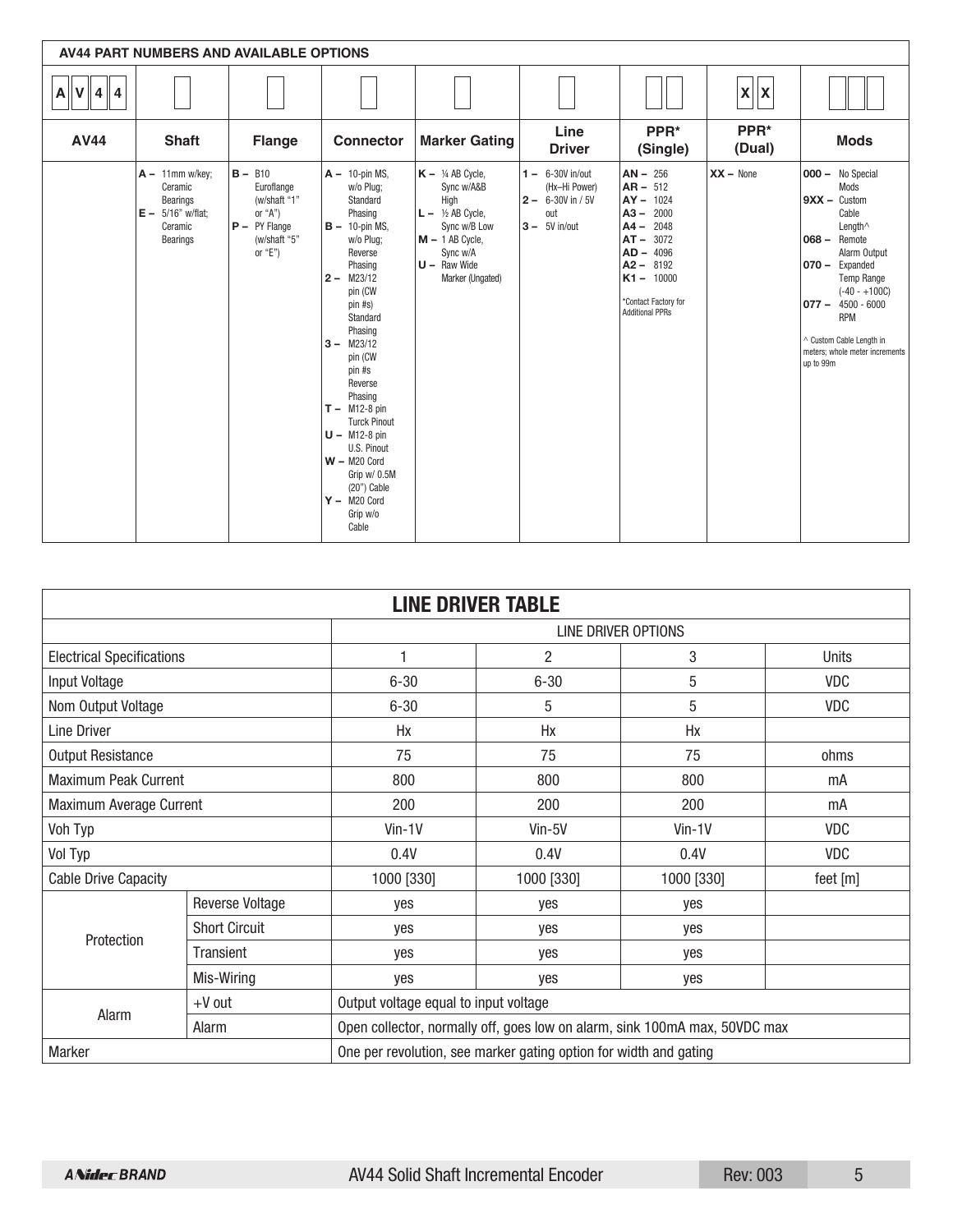| <b>SPECIFICATIONS TABLE</b>                                                         |                                                  |  |  |
|-------------------------------------------------------------------------------------|--------------------------------------------------|--|--|
| <b>Input/Output Voltage</b>                                                         | <b>Environmental</b>                             |  |  |
| 6-30 VDC                                                                            | IP66 housing with fully encapsulated electronics |  |  |
| <b>Input Current (nominal for all Line Driver Options)</b>                          | <b>Shaft Current Isolation</b>                   |  |  |
| 80 mA, no load                                                                      | 2700 VRMS ceramic bearings                       |  |  |
| <b>Max Full Load Current</b>                                                        | <b>Vibration</b>                                 |  |  |
| 187 mA                                                                              | 10-2000 Hz, 17 Gs                                |  |  |
| <b>Output Format</b>                                                                | <b>Shock</b>                                     |  |  |
| A Quad B with marker (A,/A, B,/B, Z,/Z)                                             | 275 G, 6 mS duration                             |  |  |
| <b>Frequency Range</b>                                                              | <b>Axial Bearing Load</b>                        |  |  |
| 0 to 250 KHz @6 V & 1 m cable                                                       | 500 N                                            |  |  |
| <b>PPR</b>                                                                          | <b>Radial Bearing Load</b>                       |  |  |
| 64 - 10000 standard (for other PPR needs, consult factory)                          | 1200N                                            |  |  |
| <b>Speed</b>                                                                        | Weight                                           |  |  |
| 6000 RPM Max.**                                                                     | 2.5 lbs. $[635 \text{ g}]$ approx                |  |  |
| <b>Temperature</b>                                                                  | <b>Certifications</b>                            |  |  |
| -30 $^{\circ}$ to 85 $^{\circ}$ C std, optional: -40 $^{\circ}$ to 100 $^{\circ}$ C | CE, UL                                           |  |  |

\*\*Max RPM is reduced with PPR>2,500. Consult factory with your application



# **CABLES**

# **B37178 cable offers excellent noise performance, minimized power supply loss and ultra-low capacitance for minimized signal loading**

The B37178 cable has the following features:

- -30°C to 80°C temp range
- 5 Twisted Pair
	- 1 Pair 18 AWG
	- 4 Pair 22 AWG
- Aluminum Mylar Shield & TC Braid Shield

| <b>UL Listed Cable Assemblies*</b>                                                                                                                  |                  |  |
|-----------------------------------------------------------------------------------------------------------------------------------------------------|------------------|--|
| <b>Part Number</b><br><b>Cable Adapter</b>                                                                                                          |                  |  |
| MS 10 Pin                                                                                                                                           | CBL1BBA1XPWyyy.y |  |
| M <sub>23</sub> 12 Pin                                                                                                                              | CBL1BB21XPWyyy.y |  |
| <b>M12 8 Pin</b><br>CBL1BBT1XPWyyy.y                                                                                                                |                  |  |
| *All UL Listed cable assemblies must be 100' long or less.<br>All UL Listed cable assemblies use cable B37150.<br>B37178 is not UL Listed for AV44. |                  |  |